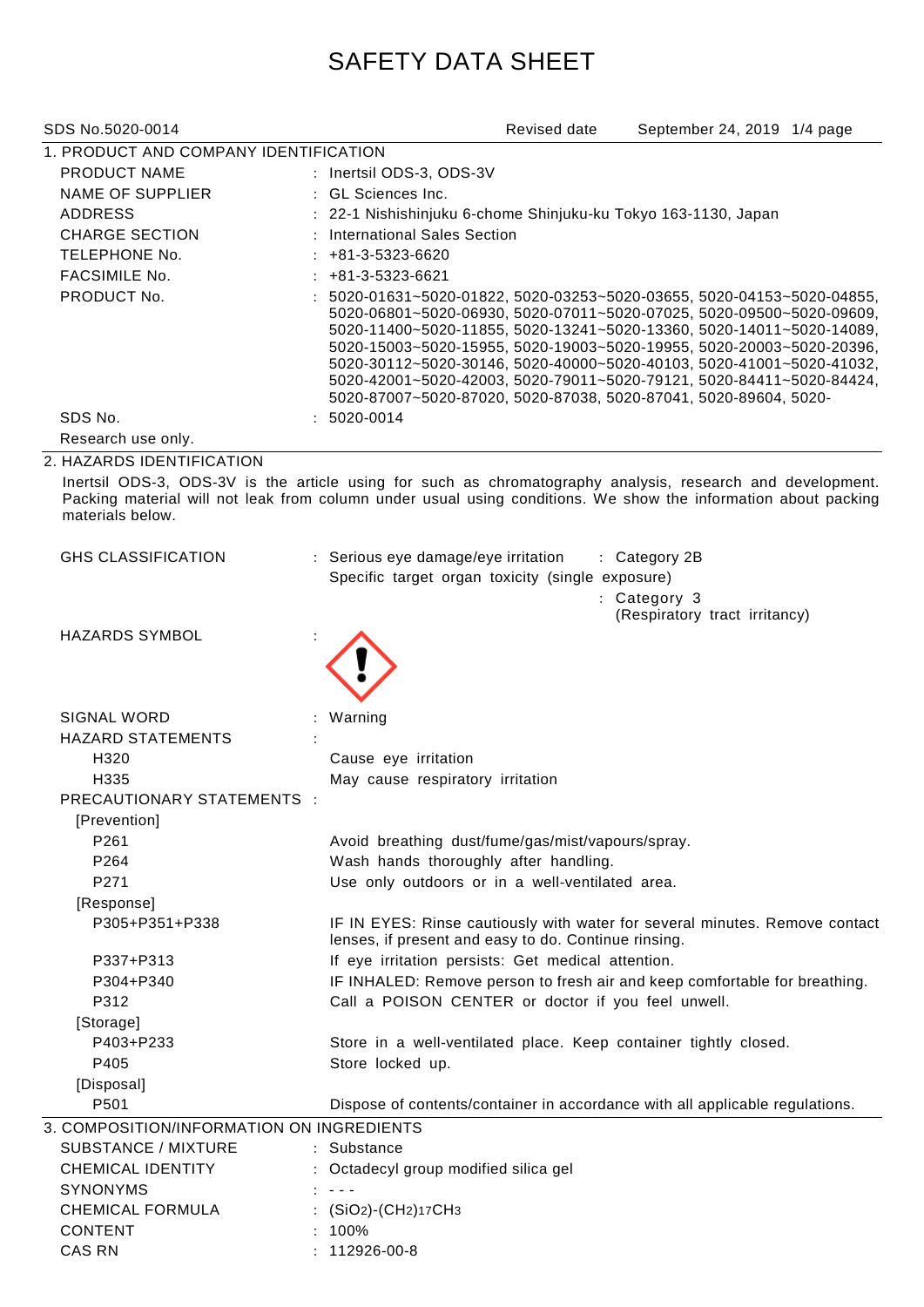## PRODUCT NAME : Inertsil ODS-3, ODS-3V

| SDS No.5020-0014                                                           | September 24, 2019 2/4 page<br>Revised date                                                                                                                                                                                                                                                        |  |  |  |  |
|----------------------------------------------------------------------------|----------------------------------------------------------------------------------------------------------------------------------------------------------------------------------------------------------------------------------------------------------------------------------------------------|--|--|--|--|
| <b>TSCA INVENTORY</b>                                                      | : Not Listed                                                                                                                                                                                                                                                                                       |  |  |  |  |
| EINECS No.                                                                 | <b>Not Listed</b>                                                                                                                                                                                                                                                                                  |  |  |  |  |
| 4. FIRST AID MEASURES                                                      |                                                                                                                                                                                                                                                                                                    |  |  |  |  |
| <b>GENERAL ADVICE</b>                                                      | : Wash off with soap and plenty of water. In the case of respirable dust and/or<br>fumes, use self-contained breathing apparatus and dust impervious protective<br>suit. Use personal protective equipment.                                                                                        |  |  |  |  |
| <b>INHALATION</b><br>$\ddot{\cdot}$                                        | Move victim to fresh air and gargle. If breathing is difficult, give oxygen.<br>If irritation persists, consult a physician.                                                                                                                                                                       |  |  |  |  |
| <b>SKIN CONTACT</b>                                                        | Remove contaminated clothes and shoes, rinse skin with plenty of water or<br>shower, or wipe off cleansing cream with coating, tender cloth. Use soap to<br>help assure removal. If irritation persists, consult a physician.                                                                      |  |  |  |  |
| <b>EYE CONTACT</b>                                                         | Remove any contact lenses at once. Flush eyes well with flooding large<br>amounts of running water for at least 15 minutes. Assure adequate flushing by<br>separating the eyelids with sterile fingers. If irritation persists, consult a<br>physician.                                            |  |  |  |  |
| <b>INGESTION</b>                                                           | : Rinse mouth, give plenty of water to vomit. Never give anything by mouth to an<br>unconscious person. If feel unwell, consult a physician.                                                                                                                                                       |  |  |  |  |
| MOST IMPORTANT SYMPTOMS/EFFECTS, ACUTE AND DELAYED                         |                                                                                                                                                                                                                                                                                                    |  |  |  |  |
|                                                                            | : May cause irritation of mucous membranes, respiratory tract, skin and eyes.                                                                                                                                                                                                                      |  |  |  |  |
| 5. FIRE FIGHTING MEASURES                                                  |                                                                                                                                                                                                                                                                                                    |  |  |  |  |
| <b>EXTINGUISHING MEDIA</b>                                                 | : Carbon dioxide, dry chemical powder, foam, water spray                                                                                                                                                                                                                                           |  |  |  |  |
| FIRE & EXPLOSION HAZARDS<br>SPECIAL PROTECTIVE EQUIPMENT FOR FIRE FIGHTERS | : CO <sub>2</sub> , CO are included in a flue gas. Use cylinder-type air respiratory apparatus<br>at the fire extinguishing in the room.                                                                                                                                                           |  |  |  |  |
|                                                                            | : Fireman should wear normal protective equipment (full bunker gear) and                                                                                                                                                                                                                           |  |  |  |  |
|                                                                            | positive-pressure self-contained breathing apparatus.                                                                                                                                                                                                                                              |  |  |  |  |
| 6. ACCIDENTAL RELEASE MEASURES                                             |                                                                                                                                                                                                                                                                                                    |  |  |  |  |
| PERSONAL PRECAUTIONS                                                       | : Remove ignition sources and ventilate the area. In case of insufficient<br>ventilation, wear suitable respiratory equipment. Avoid raising dust and avoid<br>contact with skin and eyes.                                                                                                         |  |  |  |  |
|                                                                            | ENVIRONMENTAL PRECAUTIONS : Prevent spills from entering sewers, watercourses or low areas.                                                                                                                                                                                                        |  |  |  |  |
|                                                                            | Comply with local disposal regulations.                                                                                                                                                                                                                                                            |  |  |  |  |
| <b>METHODS FOR CLEANING UP</b>                                             | Do not touch spilled material without suitable protection. After material is<br>completely picked up, wash the spill site with soap and water and ventilate the<br>area. Pick all wastes up in a plastic bag for disposal and seal it tightly.<br>Remove, clean, or dispose contaminated clothing. |  |  |  |  |
| 7. HANDLING AND STORAGE                                                    |                                                                                                                                                                                                                                                                                                    |  |  |  |  |
| <b>HANDLING</b>                                                            | : Avoid contact with eyes, skin, and clothing. Avoid prolonged or repeated<br>exposure. Handle this product with appropriate protective equipment.                                                                                                                                                 |  |  |  |  |
| <b>STORAGE</b>                                                             | : Store away from sunlight in a cool well-ventilated dry place.                                                                                                                                                                                                                                    |  |  |  |  |
|                                                                            | Keep container tightly closed.                                                                                                                                                                                                                                                                     |  |  |  |  |
| <b>INCOMPATIBLE PRODUCTS</b>                                               | : Oxidizers, strong acids, bases                                                                                                                                                                                                                                                                   |  |  |  |  |
| 8. EXPOSURE CONTROL/PERSONAL PROTECTION                                    |                                                                                                                                                                                                                                                                                                    |  |  |  |  |
| <b>ENGINEERING MEASURES</b>                                                | : Use exhaust ventilation to keep airborne concentrations below exposure limits.<br>Use adequate ventilation.                                                                                                                                                                                      |  |  |  |  |
| <b>VENTILATION</b>                                                         | : Local Exhaust; Necessary, Mechanical(General); Recommended                                                                                                                                                                                                                                       |  |  |  |  |
| <b>CONTROL PARAMETERS</b>                                                  |                                                                                                                                                                                                                                                                                                    |  |  |  |  |
| <b>ACGIH TLV</b>                                                           | Inhalable particles; TWA 10mg/m <sup>3</sup> , Respirable particles; TWA 3mg/m <sup>3</sup><br>(as PNOS)                                                                                                                                                                                           |  |  |  |  |
| <b>OSHA PEL</b>                                                            | TWA 20mppcf $(80mg/m3/%SiO2)$ (as amorphous silica)                                                                                                                                                                                                                                                |  |  |  |  |
| <b>NIOSH REL</b>                                                           | TWA $6mg/m3$ (as amorphous silica)                                                                                                                                                                                                                                                                 |  |  |  |  |
| PERSONAL PROTECTION                                                        |                                                                                                                                                                                                                                                                                                    |  |  |  |  |
| RESPIRATORY PROTECTION                                                     | : Safety mask, Half or full face piece respirator, self-contained breathing<br>apparatus, supplied air respirator, etc. Use respirators approved under<br>appropriate government standards and follow all regulations.                                                                             |  |  |  |  |
| <b>HAND PROTECTION</b>                                                     | : Safety gloves                                                                                                                                                                                                                                                                                    |  |  |  |  |
| <b>EYE PROTECTION</b>                                                      | Safety glasses(goggles)                                                                                                                                                                                                                                                                            |  |  |  |  |
| <b>SKIN PROTECTION</b>                                                     | Protective clothing                                                                                                                                                                                                                                                                                |  |  |  |  |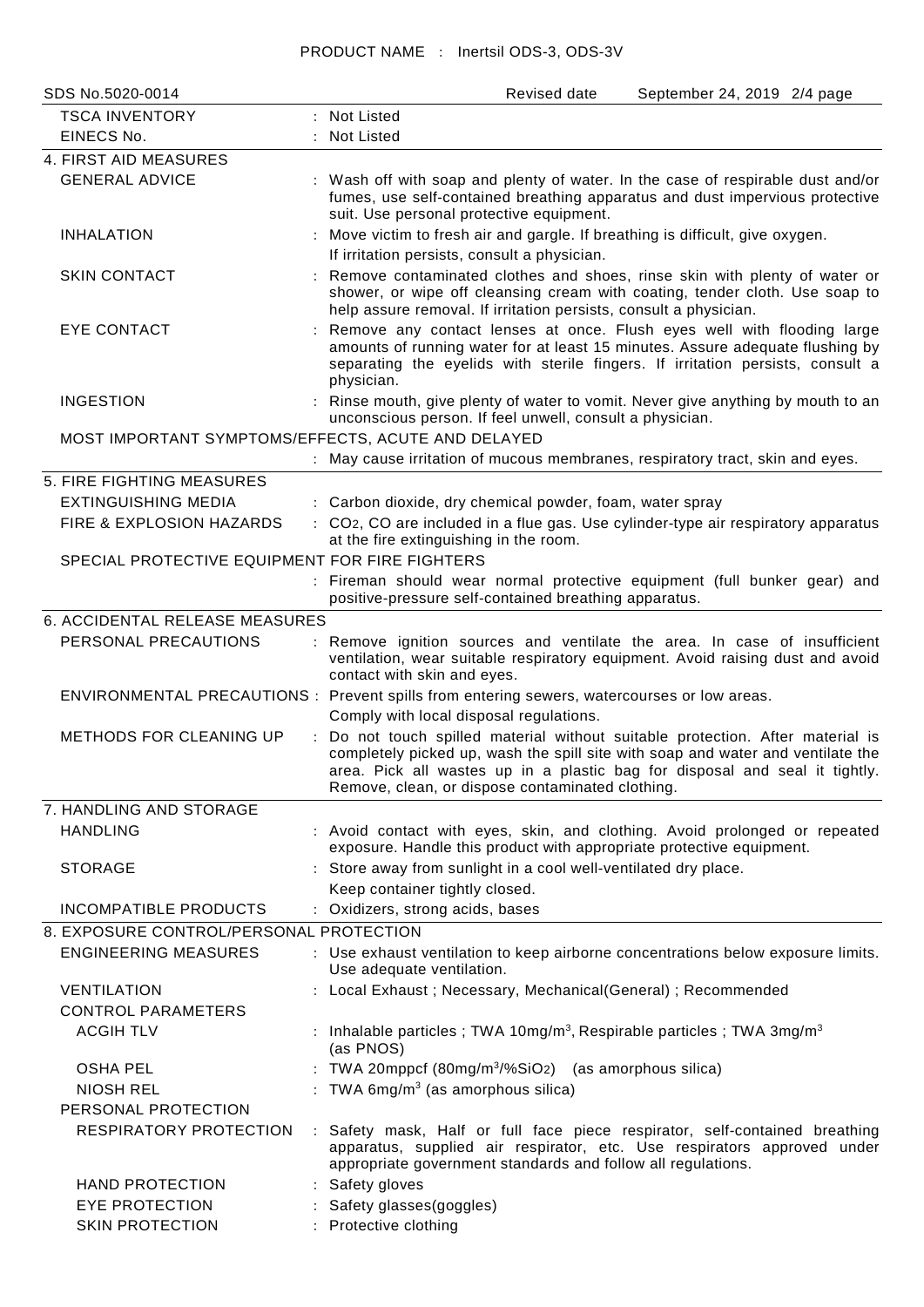| SDS No.5020-0014                                         | Revised date<br>September 24, 2019 3/4 page                                                                                                                  |
|----------------------------------------------------------|--------------------------------------------------------------------------------------------------------------------------------------------------------------|
| 9. PHYSICAL AND CHEMICAL PROPERTIES                      |                                                                                                                                                              |
| PHYSICAL STATE                                           | : Solid (powder)                                                                                                                                             |
| <b>COLOUR</b>                                            | White                                                                                                                                                        |
| <b>ODOUR</b>                                             | Odourless                                                                                                                                                    |
| MELTING POINT / FREEZING POINT                           |                                                                                                                                                              |
|                                                          | : No data available                                                                                                                                          |
| BOILING POINT OR INITIAL BOILING POINT AND BOILING RANGE |                                                                                                                                                              |
|                                                          | : No data available                                                                                                                                          |
| <b>FLAMMABILITY</b>                                      | Non Flammable                                                                                                                                                |
| LOWER AND UPPER EXPLOSION LIMIT / FLAMMABILITY LIMIT     |                                                                                                                                                              |
|                                                          |                                                                                                                                                              |
|                                                          | : Not applicable                                                                                                                                             |
| <b>FLASH POINT</b>                                       | : No data available                                                                                                                                          |
| AUTO-IGNITION TEMPERATURE : No data available            |                                                                                                                                                              |
| DECOMPOSITION TEMPERATURE                                |                                                                                                                                                              |
|                                                          | : No data available                                                                                                                                          |
| pH                                                       | No data available                                                                                                                                            |
| KINEMATIC VISCOSITY                                      | : Not applicable                                                                                                                                             |
| <b>SOLUBILITY</b>                                        | No data available                                                                                                                                            |
| PARTITION COEFFICIENT                                    |                                                                                                                                                              |
| n-octanol/water (log value)                              | : No data available                                                                                                                                          |
| <b>VAPOUR PRESSURE</b>                                   | : No data available                                                                                                                                          |
| DENSITY AND/OR RELATIVE DENSITY                          |                                                                                                                                                              |
|                                                          | : No data available                                                                                                                                          |
| RELATIVE VAPOUR DENSITY                                  | Not applicable                                                                                                                                               |
| PARTICLE CHARACTERISTICS                                 | Spherical, <10um                                                                                                                                             |
| <b>10. STABILITY AND REACTIVITY</b>                      |                                                                                                                                                              |
|                                                          |                                                                                                                                                              |
| <b>REACTIVITY</b>                                        | : Stable under recommended using and storage conditions.                                                                                                     |
| <b>CHEMICAL STABILITY</b>                                | Stable under recommended using and storage conditions.                                                                                                       |
| <b>CONDITION TO AVOID</b>                                | Sunlight, heat, moisture, CO2, oxidizers, acids, alkalis                                                                                                     |
| <b>INCOMPATIBLE MATERIALS</b>                            | : Oxidizers, strong acids, bases                                                                                                                             |
| HAZARDOUS DECOMPOSITION PRODUCTS                         |                                                                                                                                                              |
|                                                          | CO, CO <sub>2</sub>                                                                                                                                          |
| <b>11. TOXICOLOGICAL INFORMATION</b>                     |                                                                                                                                                              |
| <b>ACUTE TOXICITY -oral-</b>                             | : Rat; LD50 > 5,000 mg/kg (Precipitated silica (Tixosil 53)), > 5,110 mg/kg<br>(Precipitated silica(Sident9)) (SIDS(2006), ECETOC JACC(2006))                |
| ACUTE TOXICITY -dermal-                                  | : Rabbit; LD50 >2,000mg/kg (Silica gel(Syloid244)), >5,000mg/kg (Silica gel<br>(ZEO49, ZEOSYL113, ZEOSYL200, ZEOFREE153)) (SIDS(2006), ECETOC<br>JACC(2006)) |
| <b>ACUTE TOXICITY -inhalation-</b>                       | : No data available                                                                                                                                          |
| SKIN CORROSION/IRRITATION                                | No irritation in skin irritation tests (OECD TG 404, Precipitated silica(Sident9))<br>using rabbits (SIDS(2006), ECETOC JACC(2006)).                         |
|                                                          | No irritation in skin irritation tests (24 hour exposure, Precipitated silica<br>(SIPERNAT)) using rabbits (SIDS(2006), ECETOC JACC(2006)).                  |
|                                                          | No irritation in skin irritation tests (24 hour exposure, Silica gel(Syloid244))<br>using rabbits (SIDS (2006)).                                             |
| EYE DAMAGE/EYE IRRITATION<br>$\ddot{\cdot}$              | Mild conjunctival redness in eye irritation tests (OECD TG 405, Precipitated<br>silica(Sident9)) using rabbits (SIDS(2006), ECETOC JACC(2006)).              |
|                                                          | Slight or no irritation in eye irritation tests (Precipitated silica) using rabbits<br>(SIDS(2006)).                                                         |
| <b>SENSITIZATION</b>                                     | No data available                                                                                                                                            |
| <b>GERM CELL MUTAGENICITY</b>                            | No data available                                                                                                                                            |
| <b>CARCINOGENICITY</b>                                   | There is no information on carcinogenicity to humans. The evidence of                                                                                        |
|                                                          | carcinogenicity is inadequate in humans and experimental animals. Therefore,<br>the substance is classified as Group 3 by IARC (IARC 68,1997).               |
| REPRODUCTIVE TOXICITY                                    | There is no information on reproductive toxicity to humans.                                                                                                  |
| SPECIFIC TARGET ORGAN TOXICITY - single exposure -       |                                                                                                                                                              |
|                                                          | Irritating to respiratory tract (SIDS(2006), ECETOC JACC(2006))                                                                                              |